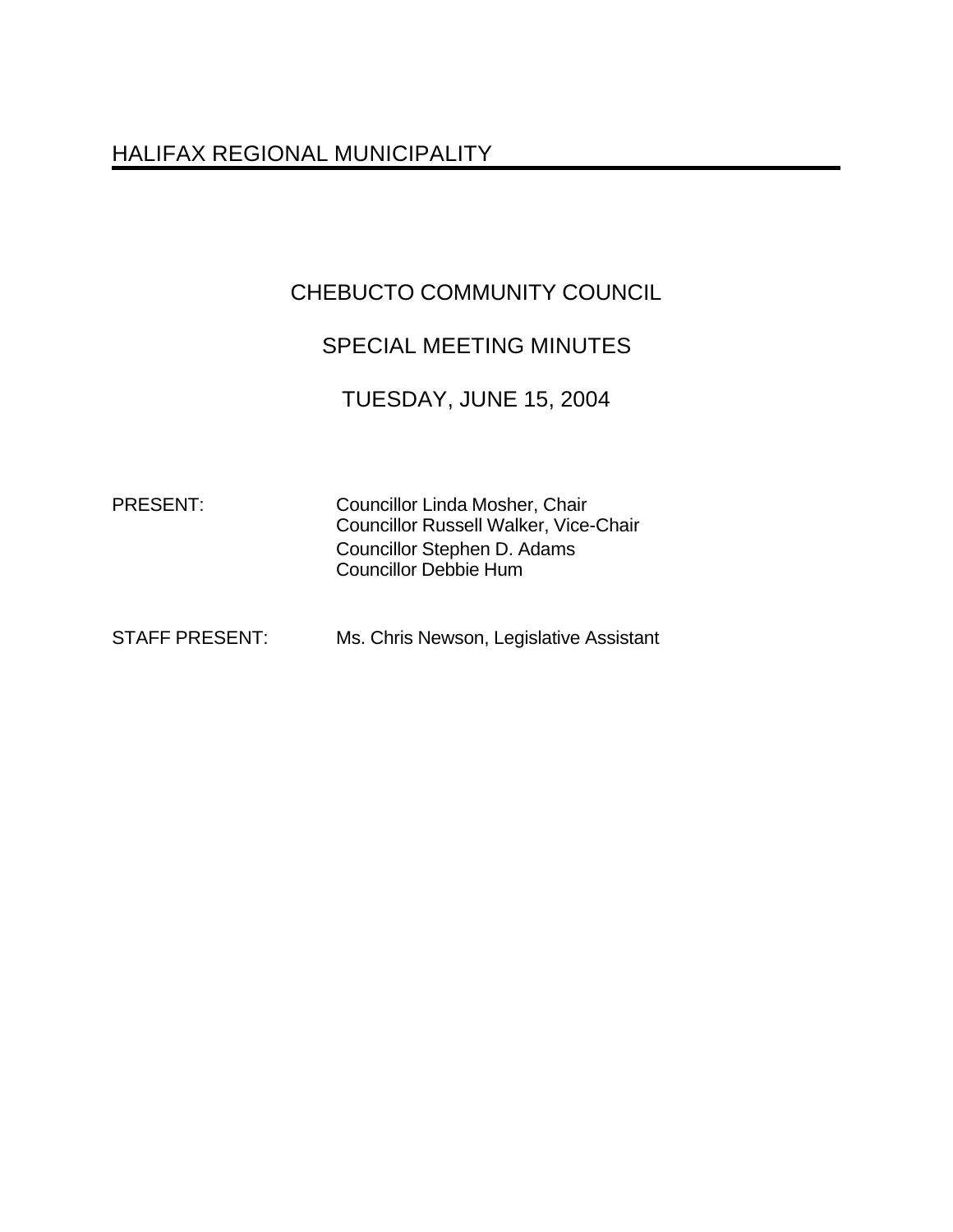### **TABLE OF CONTENTS**

| 2. CASE 00599 - REZONE LOTS 68 AND 69 FIELDSTONE STREET 3 |  |
|-----------------------------------------------------------|--|
|                                                           |  |